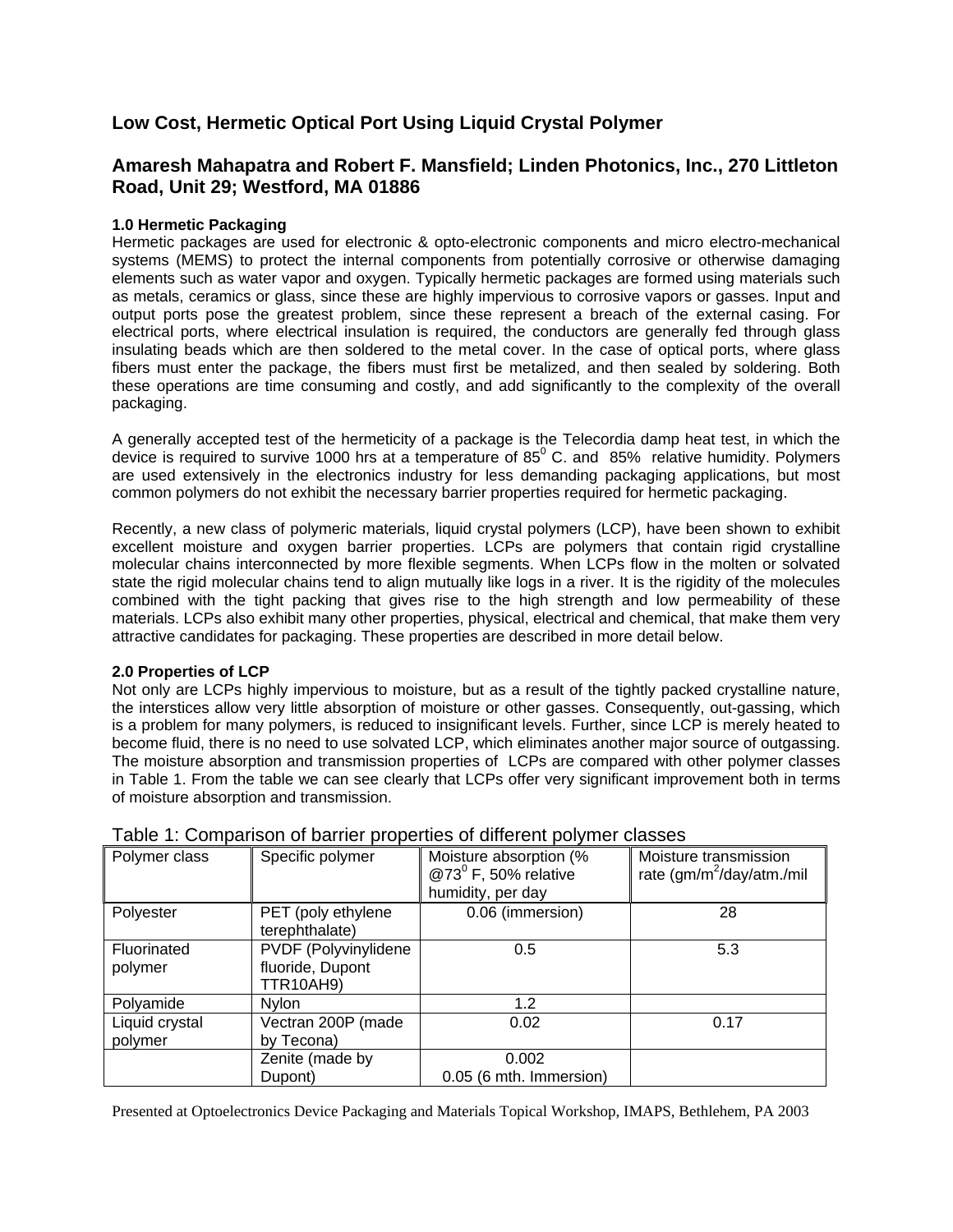

## **Figure 1: Scanning electron micrographs of metal traces of LCP circuits made on a) a laminate substrate and b) a vapor-metallized LCP film (from "Liquid Crystal Polymers – a flex circuit substrate option," Rui Yang, Advanced Packaging, March 2002).**

LCPs are thermoplastic so that there is a intermediate temperature such that the LCP is made fluid without break down of the crystal structure. They typically melt at about

280 $\mathrm{^0}$  C and are thermally stable to 350 $\mathrm{^0}$  C. The coefficient of thermal expansion (CTE) is very low, and highly anisotropic, being lowest in the direction of molecular alignment. The actual bulk value of the CTE can therefore be controlled to some extent by either controlling the degree of orientation, or by laminating layers with orthogonal orientations. This is a desirable feature, since it means that the CTE can be matched to

that of the substrate material, thus significantly reducing stress associated with thermal cycling.

LCPs also exhibit very little creep. This means that microscopic features produced by molding, embossing or other such processes will retain their sharp edges and dimensional stability. Complex packaging designs are therefore possible, in which finely detailed features can be defined to locate, align and secure the various optical and opto-electronic components. Complex structures have been written in LCP films using lithography as shown in Figures 1.

LCPs have a low dielectric constant and loss factor from 1 kHz to 45 GHz. For instance copper clad Biac LCP, sold by W. L. Gore for flex circuit applications, has a dielectric constant of 3.0 and a loss tangent of 0.003 from 3 to 45 GHz.

What is less well known is that LCPs also have better radiation resistance than almost all other class of polymers. Table 2 compares the gamma and UV radiation hardness of several classes of polymers. LCPs have excellent radiation resistance. Acrylates and fluoropolymers also have good radiation hardness. However, acrylates are very susceptible to moisture while the moisture barrier properties of fluoropolymers are a factor of 30 worse than LCPs.

| Base Resin                      | Gamma Radiation | UV Radiation |
|---------------------------------|-----------------|--------------|
| Nylon 6/6                       |                 |              |
| Polyethylene terephthalate, PET |                 |              |
| Acrylates, PMMA                 |                 |              |
| Polyvinylidine Fluoride, PVDF   |                 |              |
| <b>Liquid Crystal Polymer</b>   |                 |              |

Ratings:

E= Excellent; G= Good; F= Fair; P= Poor (Data from RTP Imagineering Plastics)

# **3.0 Thermal Bonding of LCP to Glass Substrates**

Ticona sells extruded LCP films with thickness ranging from 2 mil to 10 mil under the trade name Vectra. We acquired sample sheets of 10 mil thick Vectra (A950). Thermal bonding experiments were perform by placing pieces of LCP film between two heated glass slides and applying external pressure for a fixed period of time. A simple apparatus was designed and assembled to generate the thermally bonded samples. Sections of Rogers Zyvex film were cut out with dimensions of about 4" by 0.5". These films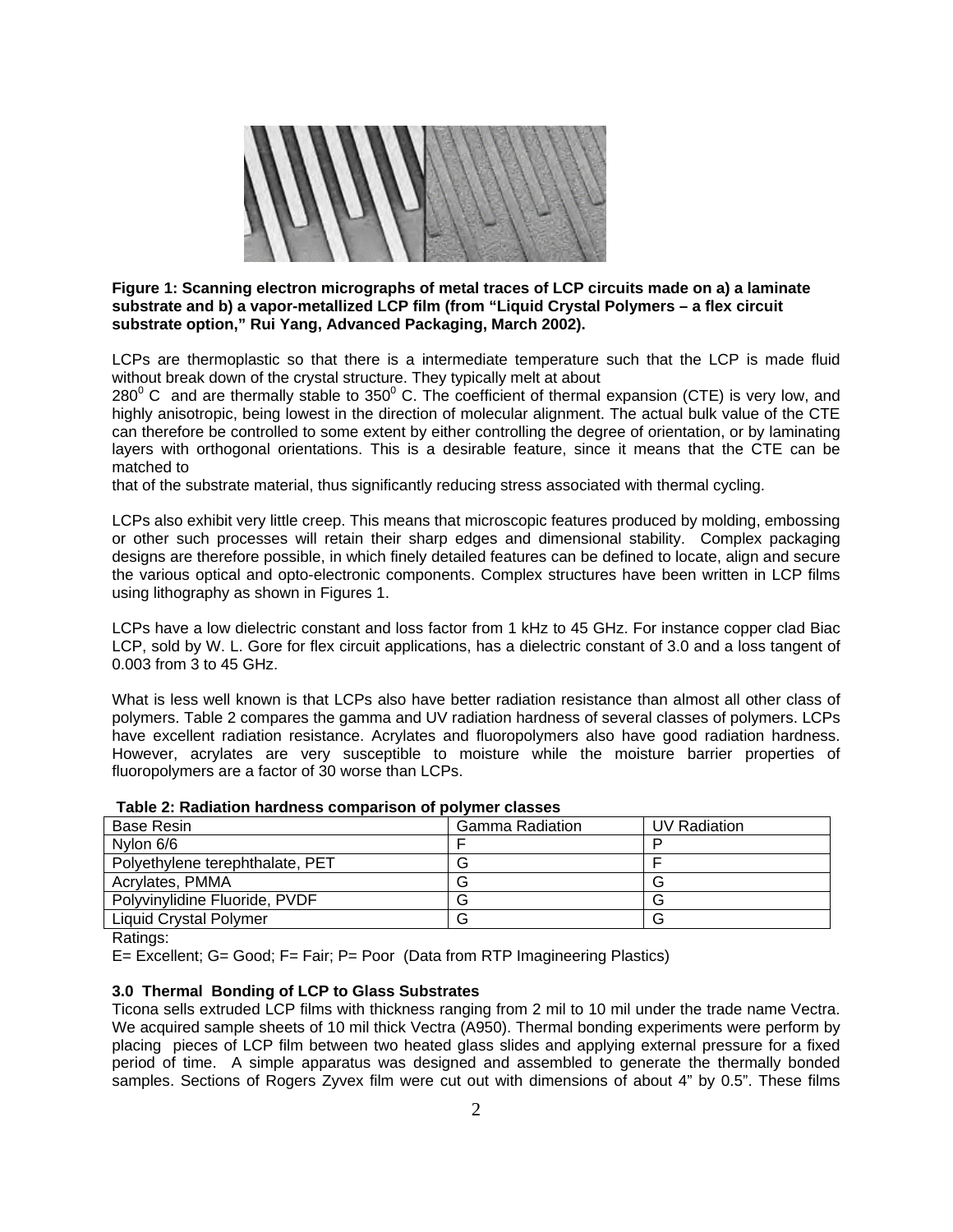have copper cladding on one side. Soda lime microscope glass slides, 3"x 1" x 1mm, were acquired from VWR Scientific. A sandwich was formed using two glass slides and a length of the Zyvex section in the middle as shown in Figure 2.



**Figure 2. Schematic showing glass slides and LCP laminate in the middle.** 

 $180<sup>0</sup>$  pull strength tests were performed on the generated glass/LCP bonds. Copper clad LCP is sold by Rogers and W. L. Gore under the trade names of Zyvex and Biac respectively. Their data sheets quote a 180 $^{\circ}$  peel strength of 6 lb/inch for the bond between the copper and LCP. The best thermal bonds between glass slides and Zyvex in our experiments had a  $180^{\circ}$  peel strength of 14 lb/inch. This demonstrates that with the right temperature and pressure conditions sufficiently strong bonds can be generated between LCP films and glass slides.

We acquired 10 mil thick Vectra (A950) samples from Ticona. Thermal bonding experiments, similar to those with Zyvex, were conducted using Vectra A950. A sandwich consisting of 1" x 1" sections of Vectra A950 between two glass slides, was formed and thermally bonded.

#### **4.0 Accelerated life tests performed on thermal bonds**

In many cases where lifetime against vapor pressure can be determined by moisture accelerated testing, a linear relation can be found on a log-log graph. In these cases the lifetime, *K*, can be represented as a function of temperature, T, by the equation

$$
K = Ae^{\frac{-E_a}{kT}}
$$
 (1)

where A is a determinable constant, k is Boltzman's constant, T is the temperature in Kelvin, and  $E_a$  is the activation energy. Since the relation is exponential K is defined as the reaction rate under the stress determined by the activation energy. It is difficult to measure lifetimes at room temperature since it is expected to be of the order of years. However, if lifetime can be measured at atleast two different elevated temperatures, equation 1 can be used to determine both A and  $E_a$ . Equation 1 can then be used to calculate lifetime at any other temperature.

To get the activation energy for the thermal bond between LCP and glass, thermally bonded fixtures were life time tested at 100 % humidity at two different temperatures  $-$  95<sup>0</sup> C and 116<sup>0</sup> C. The tests at  $116<sup>o</sup>$  C were performed in a domestic pressure cooker in which the environment is clearly saturated with water. The  $95^{\circ}$  C tests were performed in a laboratory type temperature controlled oven inside which the fixture was placed in a sealed bottle with sufficient water to saturate the volume. The fixtures were periodically removed and the bond was tested by trying to pry the glass slides apart by inserting a blade between them. Prior to any testing the bonds are very strong and the glass slide will break before the bond does. However, with increasing exposure to saturated atmosphere at elevated temperature the bond slowly degrades and at some point the glass pieces can be pried apart. The minimum time required for this to happen is the accelerated life time of the bond.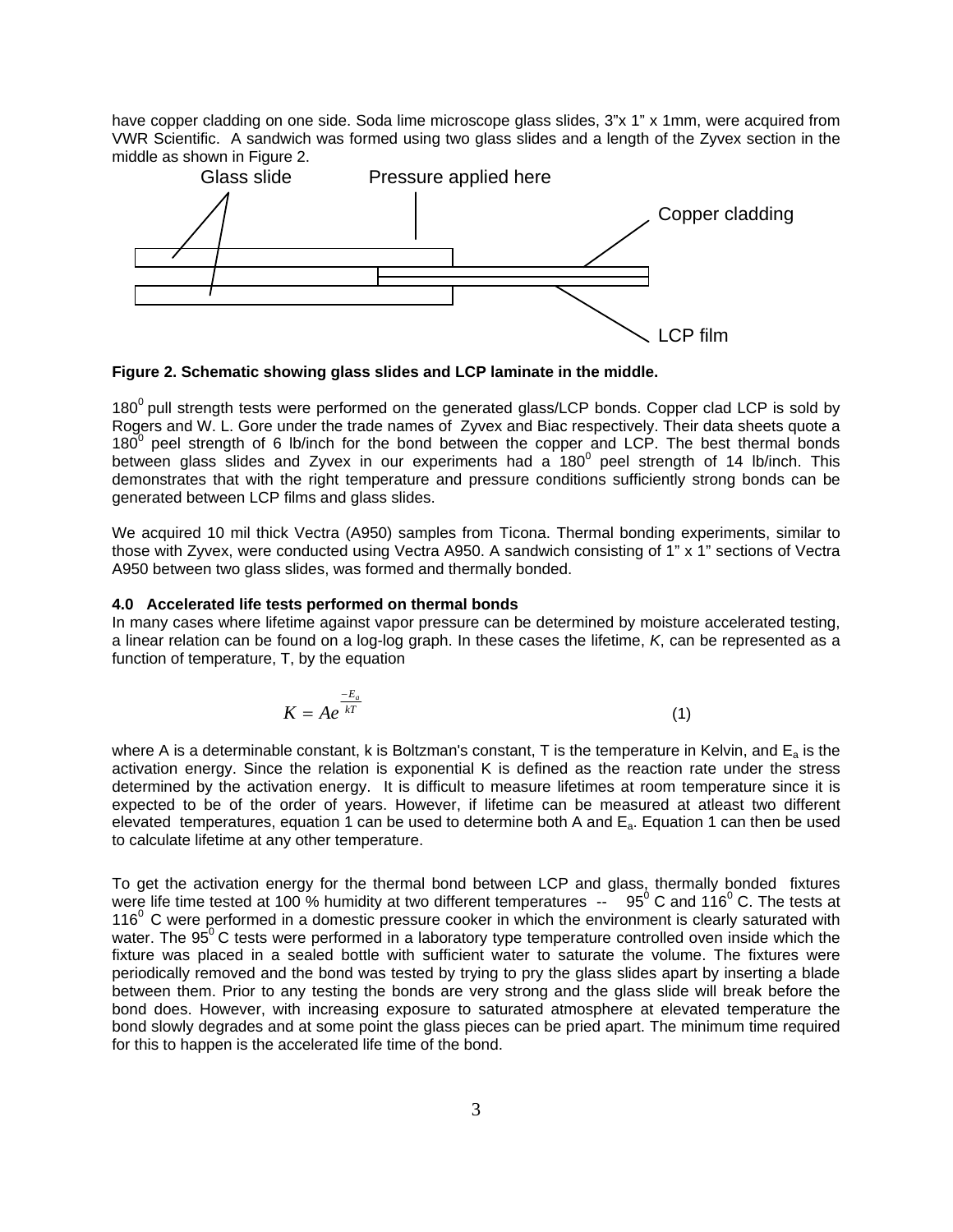| Sample #             | Temperature $(^{\circ}$ C) |     | Relative Humidity   Life time, $T_N$ (hours.) |
|----------------------|----------------------------|-----|-----------------------------------------------|
|                      |                            | (%) |                                               |
| 13                   | 116                        | 100 | 5.8                                           |
| 18                   | 95                         | 100 | 34                                            |
| 20 (surface treated) | 116                        | 100 | 10.0                                          |

 **Table 3: Accelerated lifetime of thermal bonds between LCP and glass** 

Using numbers from Table 3 in equation 2 we calculate an activation energy of 1.06 eV Inserting this in equation 1 the bond life*, t*, at any temperature, *T*, and 100 % relative humidity is given by:  $12114.2$ 

$$
t = 1.717x10^{-13}e^{\frac{12.144.5}{T}}
$$
 (2)

This implies that the bond life at a temperature of 25<sup>0</sup> C and 100 % RH will be 77573 hours or 8.8 years. If the activation energy of the surface treated sample (#20) is the same as that of the other samples its life at a temperature of  $25^{\circ}$  C and 100 % RH will be 15 years. These tests were done at 100 % RH because we did not have access to a chamber where RH can be controlled to an arbitrary value. However, it is well known that 100% RH tests are much more severe than 85% RH since moisture can actually condense along the bond line and significantly reduce lifetime.

#### **5.0 Sealing metal film with LCP cap and measurement of resistance to damp heat**

Copper films were deposited on several glass and silica substrates. Soda lime glass slides from VWR international (2" x 2" x 0.060") were used for the glass substrates. Silica substrates (1" x 2" x 1mm) polished on both sides were obtained from Pacific Quartz, Inc. Several glass slides and five silica slides were vacuum coated with 1000 A<sup>0</sup> copper films by Thin Films Research, Inc. The evaporated copper is shiny and remains shiny over several days even when left exposed to atmosphere. Test fixtures were fabricated to cap the copper film on the glass slides with LCP gaskets using thermal bonding as shown in Figure 3.

The thermally bonded samples from Figure 3 were tested for optical reflectivity of the copper film using a He-Ne laser, after fabrication and after been subjected to "damp/heat" in a pressure cooker (116 $^{\circ}$  C, 100 % relative humidity). A reference sample of copper on same type of glass slide but without LCP was also measured along with the capped sample. The measurements are plotted in Figure 4. It is clear that with LCP cap prevents degradation of reflectivity for more than four hours in the pressure cooker. From previously reported activation energy measurements this is equivalent to 6 years at room temperature and 100 % relative humidity.



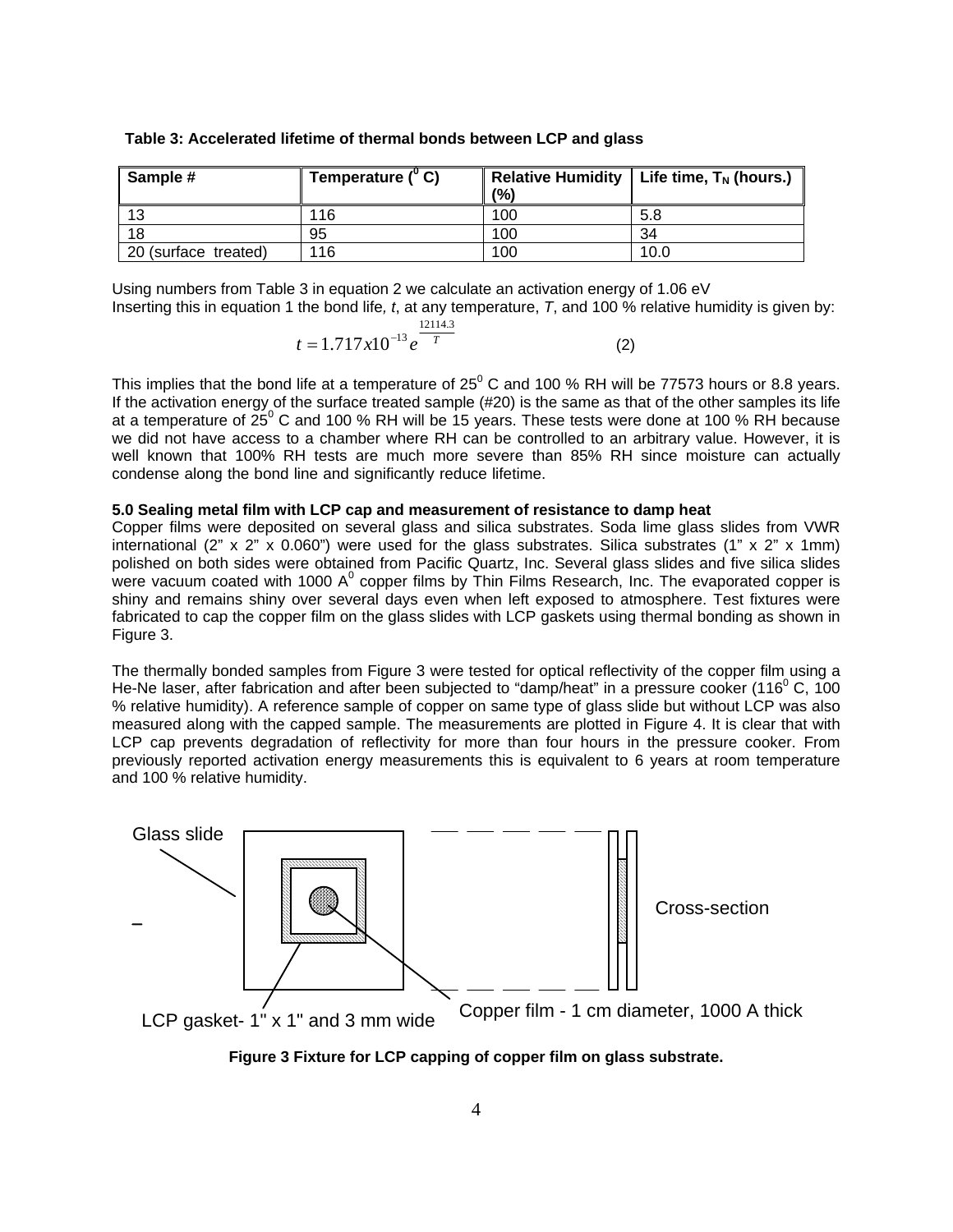



**Figure 4 Normalized reflectivity of copper film (normalized to reflectivity at 0 hours); Triangles (sample #35) with LCP cap; Squares (sample #6) without LCP cap.** 

### **6.0 Test fixture with silica optical fiber entering and exiting the LCP package**

The purpose of this task is to replicate the results of section 5 with opticasl fibers entering and exiting the LCP cap. If metal reflectivity is unaffected with the fibers in place it will demonstrate the feasibility of designing optical ports through LCP cap that will pass "wet/heat" test as required by Telecordia certification. This is equivalent to replacing current, expensive hermetic packaging. To this end several fixtures were fabricated and tested. Figure 5 shows copper reflectivity with and without LCP cap. Again the copper film protected by LCP survives 7 hours in the pressure cooker before the reflectivity of copper is impacted by moisture even with silica fiber entering and exiting the LCP cap.